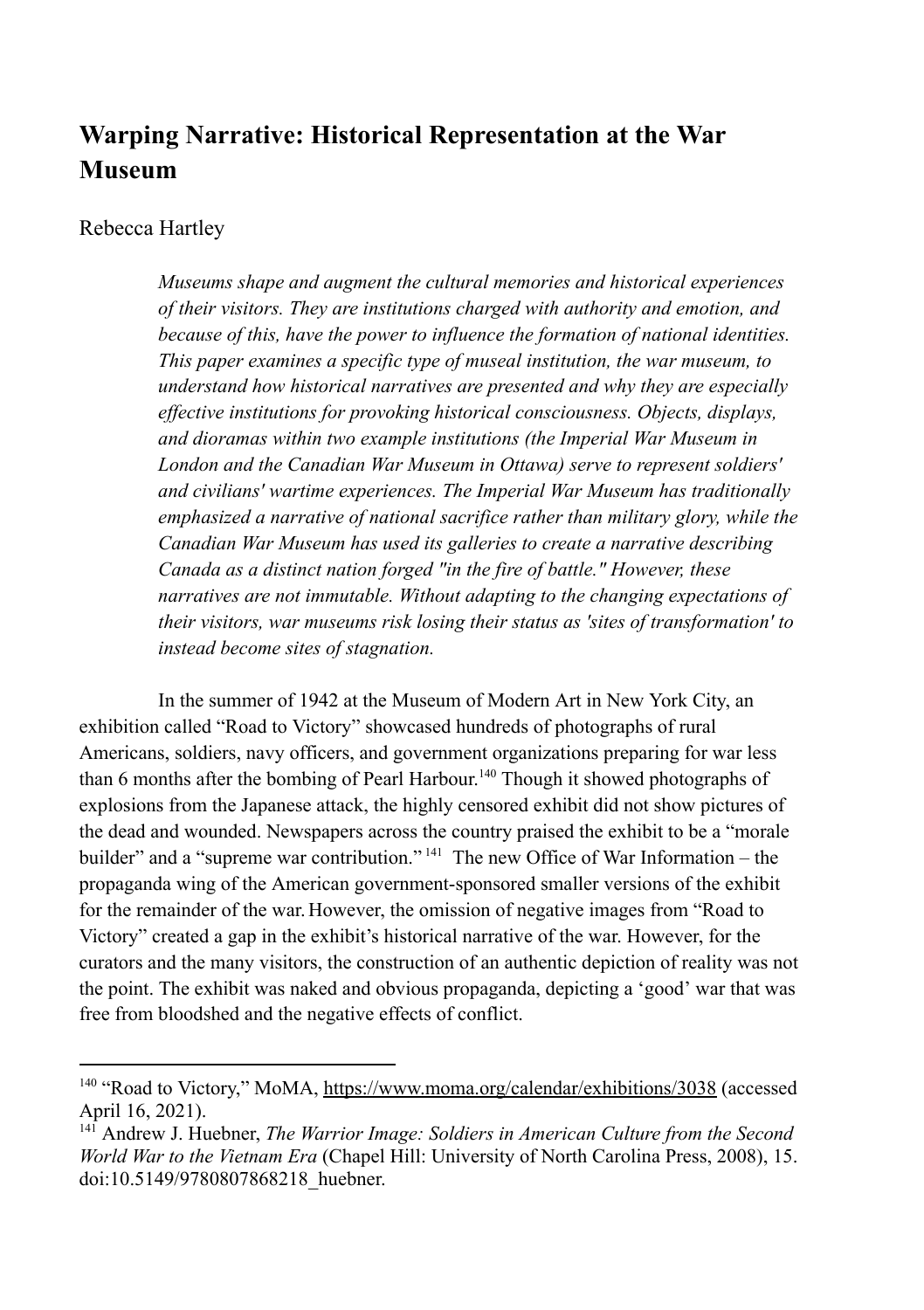War-themed exhibits such as "Road to Victory" are temporary events that serve propagandistic purposes for government agendas. They have been effective tools for rallying populations for present and future conflicts, but the fleetingness of exhibits such as these makes them unsuitable for cementing long-term national narratives. To solidify narratives of *past* conflict, and shape them to serve national purposes, permanent institutions sponsored by the government must be built. These institutions are war museums. Though the war museum's purpose and relationship with historical representation has changed throughout the twentieth century, this type of institution has been integral in its role as a propaganda machine and as a 'custodian of history.<sup> $142$ </sup> Exhibits in war museums have inspired citizens to mobilize for war while curating nation-building narratives out of past conflicts. This paper will argue that subjective historical representation in the war museum helps to create national myths through the exhibition of certain experiences. To understand the power of the war museum, we must first analyze the broader authority of museums, and why the war museum in particular is significant for the shaping of visitors' perceptions of reality. After discussing the relationship between the war museum and representation, this paper will examine two institutions, the Imperial War Museum in London and the Canadian War Museum in Ottawa, and their changing narratives throughout the twentieth century as case studies of institutional representation. These museums, one in the capital of the British Empire and the other in the capital of one of its former colonies, opened almost twenty-five years apart. Although these museums' presentations of history were not the same and were instead influenced by their different relationships to empire, they both sculpted national narratives from stories of conflict.

Museums have the power to challenge pre-existing notions of visitors, influence historical perceptions, and create narratives through the display of objects. Curators at these museums actively participate in history by shaping, augmenting, and adding to the cultural memories and historical experiences of their visitors.<sup>143</sup> Perhaps most importantly, museums, especially those on the national level, are

voices of authority that appeal to a broad audience.<sup>144</sup> With potentially millions of visitors every year, large institutions have the ability to broadcast their narratives around the globe. There are countless types of museums that draw on their authority to educate the public, conserve objects of significance, and provoke historical consciousness in visitors.<sup>145</sup> Different museums are thematically suited to telling certain stories through their exhibitions. Yet the war museum in particular is important for the creation and

<sup>142</sup> Jennifer Wellington, *Exhibiting War: The Great War, Museums, and Memory in Britain, Canada, and Australia* (Cambridge: Cambridge University Press, 2017), 11. doi:10.1017/9781316471388*.*

<sup>143</sup> Susan A. Crane, "Memory, Distortion, and History in the Museum," *History and Theory* 36, no. 4 (1997): 47.

<sup>&</sup>lt;sup>144</sup> Graham Black, "Museums, Memory and History," Cultural and Social History 8, no. 3 (2011): 424.

<sup>&</sup>lt;sup>145</sup> Crane, "Memory, Distortion, and History in the Museum," 45.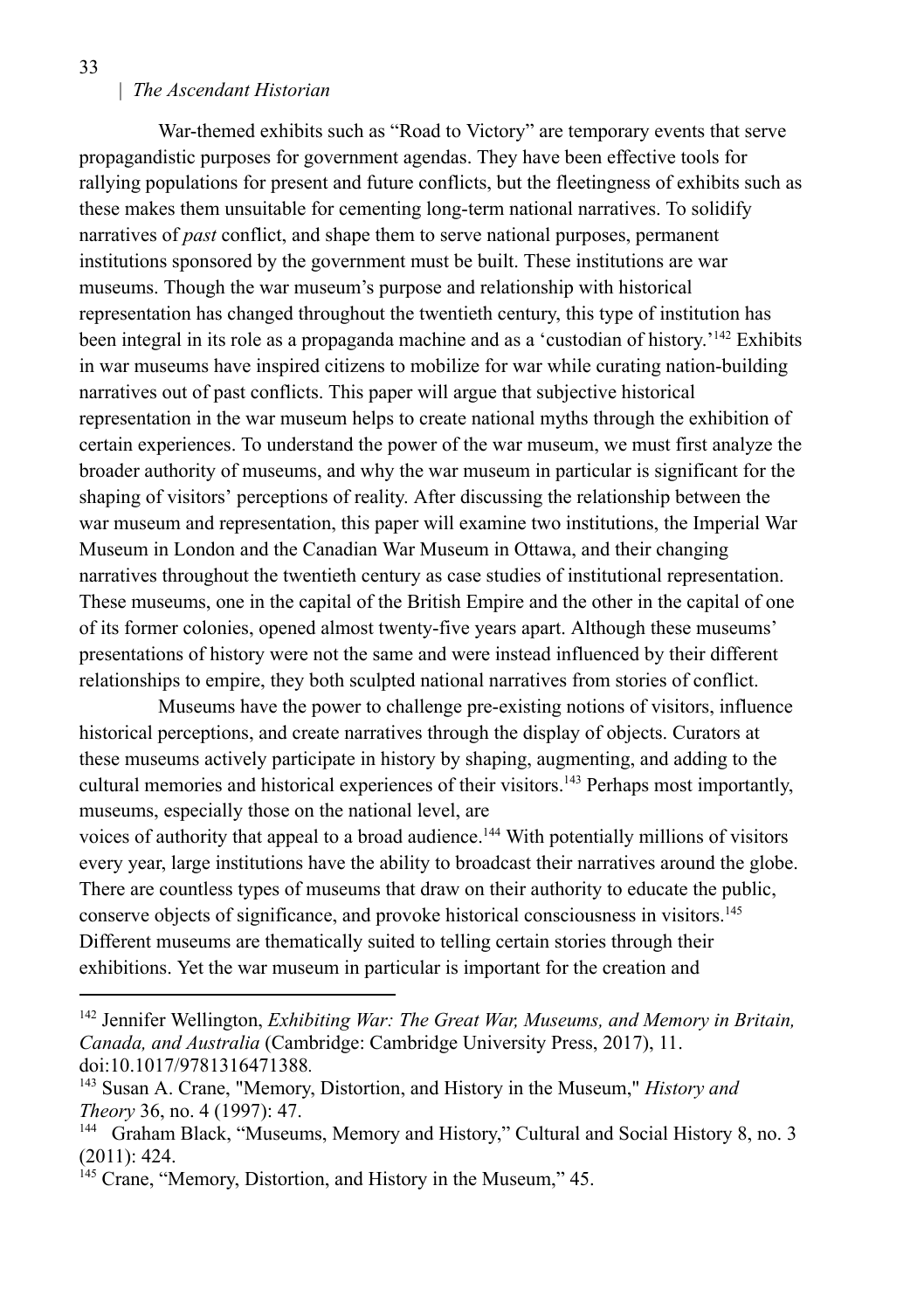maintenance of national narratives. National war museums are tangible places that citizens can visit to learn about their country's role in conflict. Governments believe it is vital to control narratives of the nation at war in order to convince citizens to fight in future wars for their country, but also to instill citizens with pride and a sense of cultural unity – national war museums, as government-regulated institutions, represent the perfect opportunity to do this.<sup>146</sup> The immortalization of national narratives happens when the personal and chaotic world of a visitor's memory collides with the official and ordered world of the museum.<sup>147</sup> This collision is enhanced by the visitor's sense of 'resonance' and 'wonder' at the museum, otherwise described as awe from the display of cultural experience and the power from unique objects to evoke emotions.<sup>148</sup> Capitalizing on these feelings of resonance and wonder can help war museums inspire feelings of patriotism and gratitude in visitors, or instill in them a sense that the nation's history with conflict has been crucial for forging its identity.

It is important to make the distinction between 'war' museums and 'military' museums. Military museums do not usually create exhibits based around strong cultural narratives; instead, their purpose is to showcase the advance of weapon technology or exhibit pieces of valour disconnected from an overarching national story.<sup>149</sup> Prior to the First World War, it was these military museums that dominated the display scene of weapon and booty gained in battle.<sup>150</sup> This type of display was based upon scientific conceptions and classifications of history that blossomed during the Enlightenment, and was related to principles such as Leopold Ranke's idea to depict "how things actually were."<sup>151</sup> War museums, in contrast, rely on the connections created between events, though they are structured on factual evidence, their purpose is to stimulate emotion and provoke historical consciousness. War museums will omit certain parts of reality from display, thereby creating understandable and persuasive narratives – such as what happened with the "Road to Victory" exhibit, in order to accomplish these goals. They are therefore uniquely situated to embrace subjectivity in the museal world because of their tendencies to propagandize and tell national narratives. Subjectivity in the war museum is not necessarily a device for deception. Representations are necessary for museums to create meaning from stories and to make people care. The meanings of these stories and

<sup>146</sup> Wellington, *Exhibiting War,* 7.

<sup>147</sup> Catherine Pearson and Suzanne Keene, *Museums in the Second World War: Curators, Culture and Change* (New York: Routledge, 2017), 168.

<sup>148</sup> Stephen Greenblatt, "Resonance and Wonder," in *Exhibiting Cultures: The Poetics and Politics of Museum Display,* ed. Ivan Karp and Steven Lavine (Washington: Smithsonian Institute Press, 1991), 42.

<sup>150</sup> Wellington, *Exhibiting War,* 2. <sup>149</sup> Stephen Jaeger, *The Second World War in the Twenty-First-Century Museum: From Narrative, Memory, and Experience to Experientiality* (Berlin: De Gruyter, 2020), 32.

<sup>151</sup> Fritz Stern, *Varieties of History: From Voltaire to the Present* (London: Macmillan Education, Limited, 2015), 57.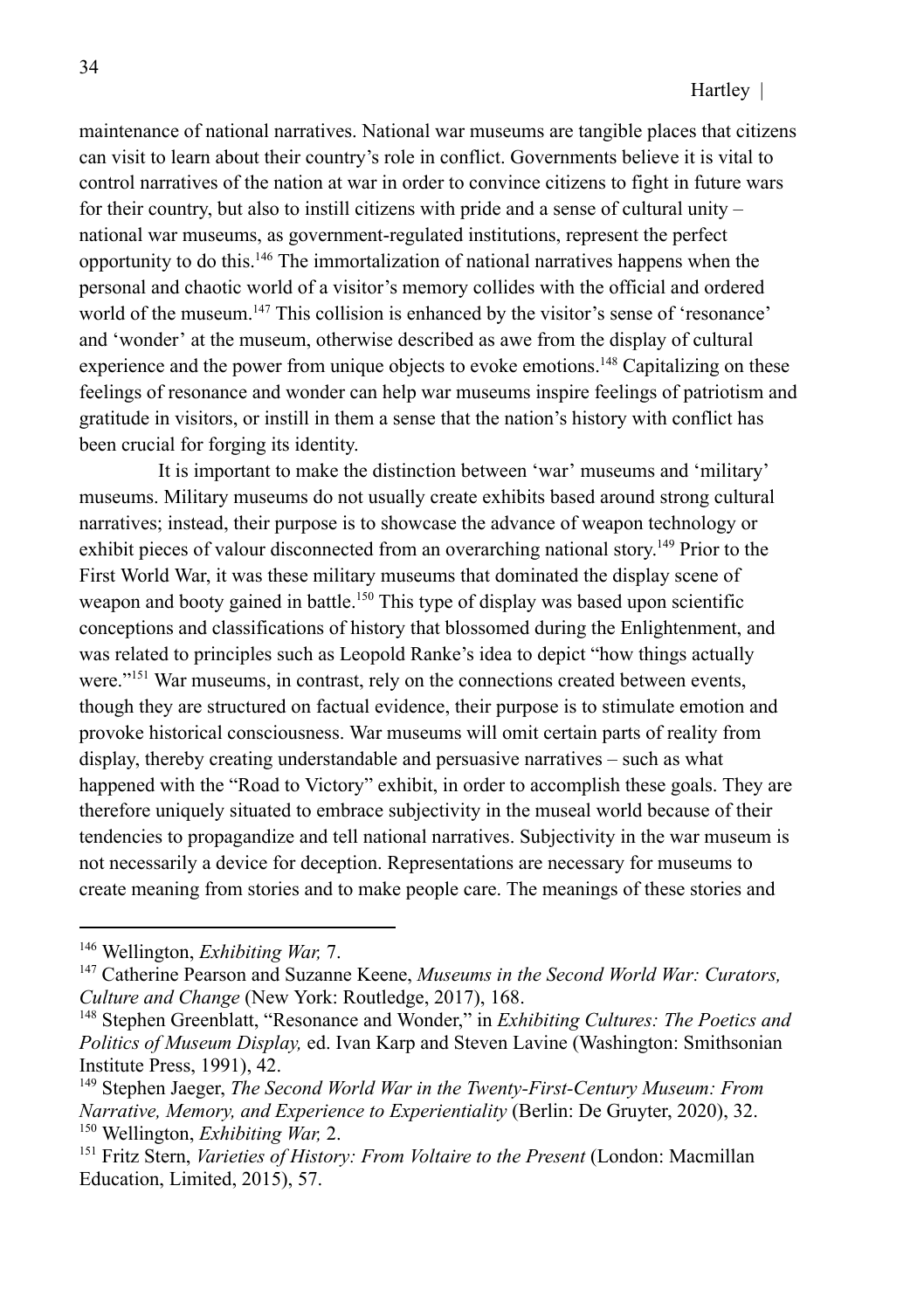experiences are created through the mixing of displayed objects, often by provoking resonance or wonder. Meanwhile, factual information places objects in the context of a larger cultural history.<sup>152</sup> Mixing historical research with perceptions and personal memories works to reflect a narrative of the nation's history that visitors believe has authentically occurred.<sup>153</sup> This is the important distinction between the war museum and the military museum. While the traditional military museum defines objects, the war museum represents experiences.

Ultimately, neither museums nor visitors are neutral. They must both interact with each other to create narratives out of cultural memory. The war museum draws on the 'excess of memory' of visitors, that is, the prejudices, emotional needs, and personal understandings of history that visitors possess before they enter the museum.<sup>154</sup> People search for representations that are meaningful to them. If the war museum can negotiate meaningful representations that engage people's 'excess of memory,' it can create new memories and distort old ones in order to shape a national narrative that fits with visitors' expectations and experiences. The history of representation at the Imperial War Museum in London exemplifies the changing purpose of narrative in war museums. Established in 1917 and opening one year later, the Imperial War Museum grappled with how to commemorate conflicts in the wake of the First World War while also informing the public about the nation's role in the war. <sup>155</sup> King George V proclaimed the museum's purpose was to realize the project "of erecting a memorial which speaks to the heart and to the imagination."<sup>156</sup> In other words, the new war museum was tasked with creating meaning. As discussed earlier, prior to the First World War, military museums had mainly displayed weapons to showcase the advance of technology; they were not storytellers in the way they are today. While the Imperial War Museum was not radically different from these military museums when it opened, weapons and trophies gained in battle were exhibited in the museum as relics rather than examples of technology.<sup>157</sup> For one of the first times, bureaucracies were actively managing the collection and display of trophies gained in war and displaying them as witnesses to the novel experience of the First World War. 158

Because it was established *during* the conflict it was meant to commemorate, the objects collected by the Imperial War Museum for its opening held special significance. Relics from its founding collection included the usual military museum arsenal of guns and

<sup>152</sup> Jaeger, *The Second World War in the Twenty-First-Century Museum,* 34.

<sup>153</sup> Ibid., 10.

<sup>&</sup>lt;sup>154</sup> Crane, "Memory, Distortion, and History in the Museum," 63.

<sup>&</sup>lt;sup>155</sup> Alys Cundy, "Thresholds of Memory: Representing Function through Space and Object at the Imperial War Museum, London, 1918-2014," *Museum History Journal* 8, no. 2 (2015): 247.

<sup>156</sup> Ibid.

<sup>157</sup> Wellington, *Exhibiting War*, 4.

<sup>158</sup> Ibid., 40.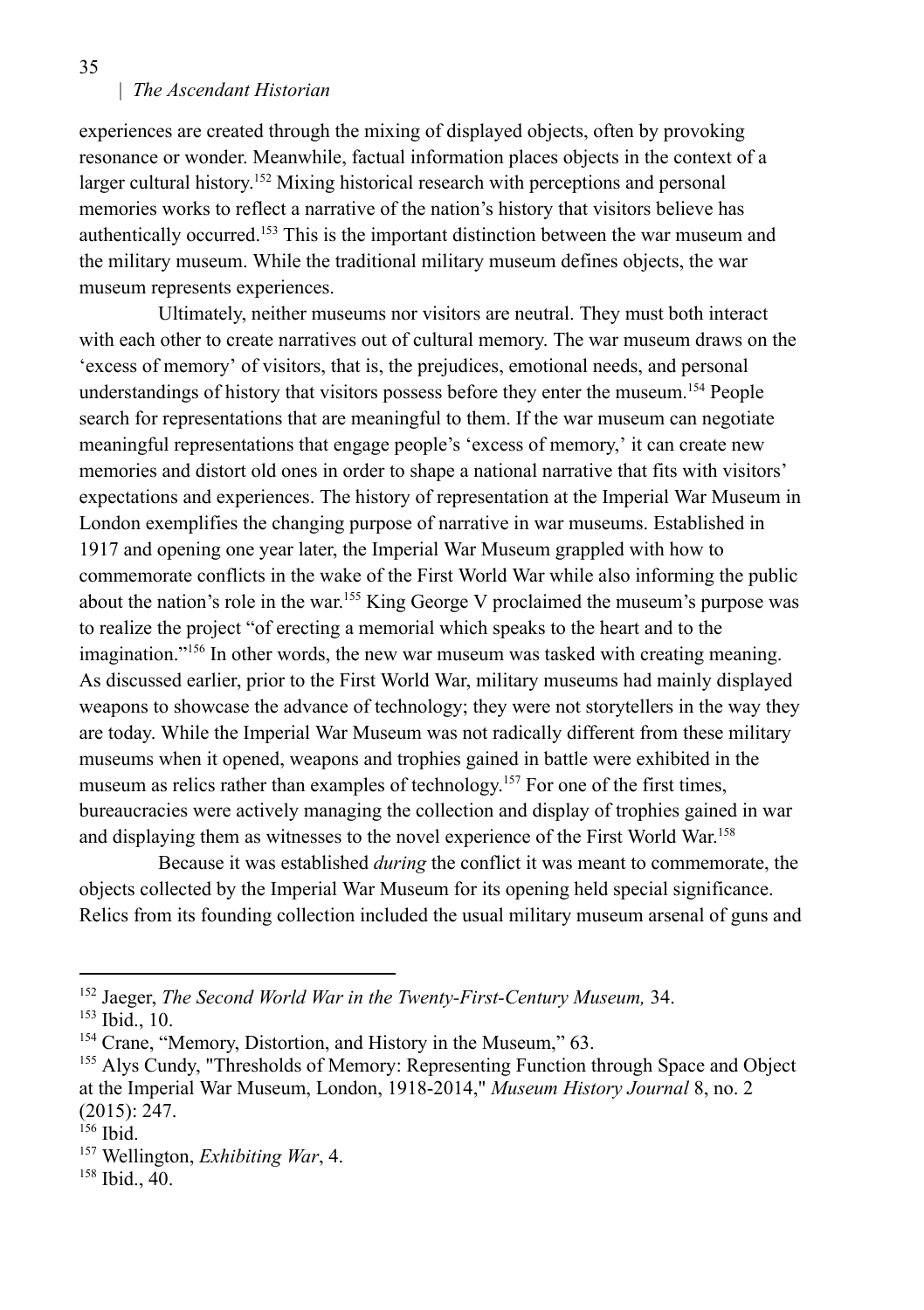badges, but it also included items donated by civilians on the home front.<sup>159</sup> The intention of the Imperial War Museum was not to collect examples of war technology for scientific purposes, but rather to display items that represented the war for soldiers, civilians, women, and children – these were objects of historical and human interest.<sup>160</sup> "All the little things which meant so much to sailor and soldier have been included," notes one file from the museum's archives; "the collection of trench relics… has been made with a dramatic sense of the human meaning of war."<sup>161</sup> These objects, though not necessarily unique, were marked by the experience of war; when placed in narratives that represented individual stories of the war, they created resonance for the visitors to the new Imperial War Museum.

However, some of these objects were not even authentic artifacts. The museum displayed ship models, replica naval guns, and facsimiles of German paraphernalia. Sometimes these objects substituted the original objects when the real ones were too difficult to display because of their size, or because the objects were stored elsewhere in the world.<sup>162</sup> Despite the inauthenticity of these objects, they were valuable for the Imperial War Museum because they had the power to inspire wonder through their colossal sizes or arresting uniqueness. Most importantly, the objects recognizably *represented* the wartime experiences of people, and along with dioramas, provided alternate ways of looking at the war. 163

The museum's mission "to make it so… that every individual, man or woman, sailor, soldier, airman or civilian who contributed… may be able to find in these Galleries an example… of the sacrifice he made" meant a variety of civilian and soldier experiences were represented.<sup>164</sup> However, this allowance for a plurality of narratives can often muddle national myths, since the unified experience is sacrificed in order to tell personal stories that do not always fit with shared cultural memory. This was the case of the Imperial War Museum in the decades following the First World War. The dual purpose of the museum as a piece of propaganda meant to uplift citizens that also offered a sobering memorialization of the lives lost in battle has created a "perennial uncertainty… as to the societal function it performs."<sup>165</sup> While war museums in former British colonies, such as in Australia and later in Canada, focused on telling the contributions of their nation to the war effort, the

<sup>&</sup>lt;sup>159</sup> Paul Cornish, "Sacred Relics: Objects in the Imperial War Museum 1917-39," in *Matters of Conflict: Material Culture, Memory and the First World War,* ed. Nicholas J. Saunders (New York: Routledge, 2004), 39.

<sup>160</sup> Ibid., 40.

<sup>161</sup> Ibid., 44.

<sup>162</sup> Ibid., 41.

<sup>163</sup> Wellington, *Exhibiting War*, 254.

<sup>164</sup> Wellington, *Exhibiting War,* 239.

<sup>165</sup> Kasia Tomasiewicz, "We are a Social History, not a Military History Museum: Large Objects and the 'Peopling' of Galleries in the Imperial War Museum, London," in *Museums, Modernity and Conflict: Museums and Collections in and of War since the Nineteenth Century,* ed. Kate Hill (New York: Routledge, 2021), 216.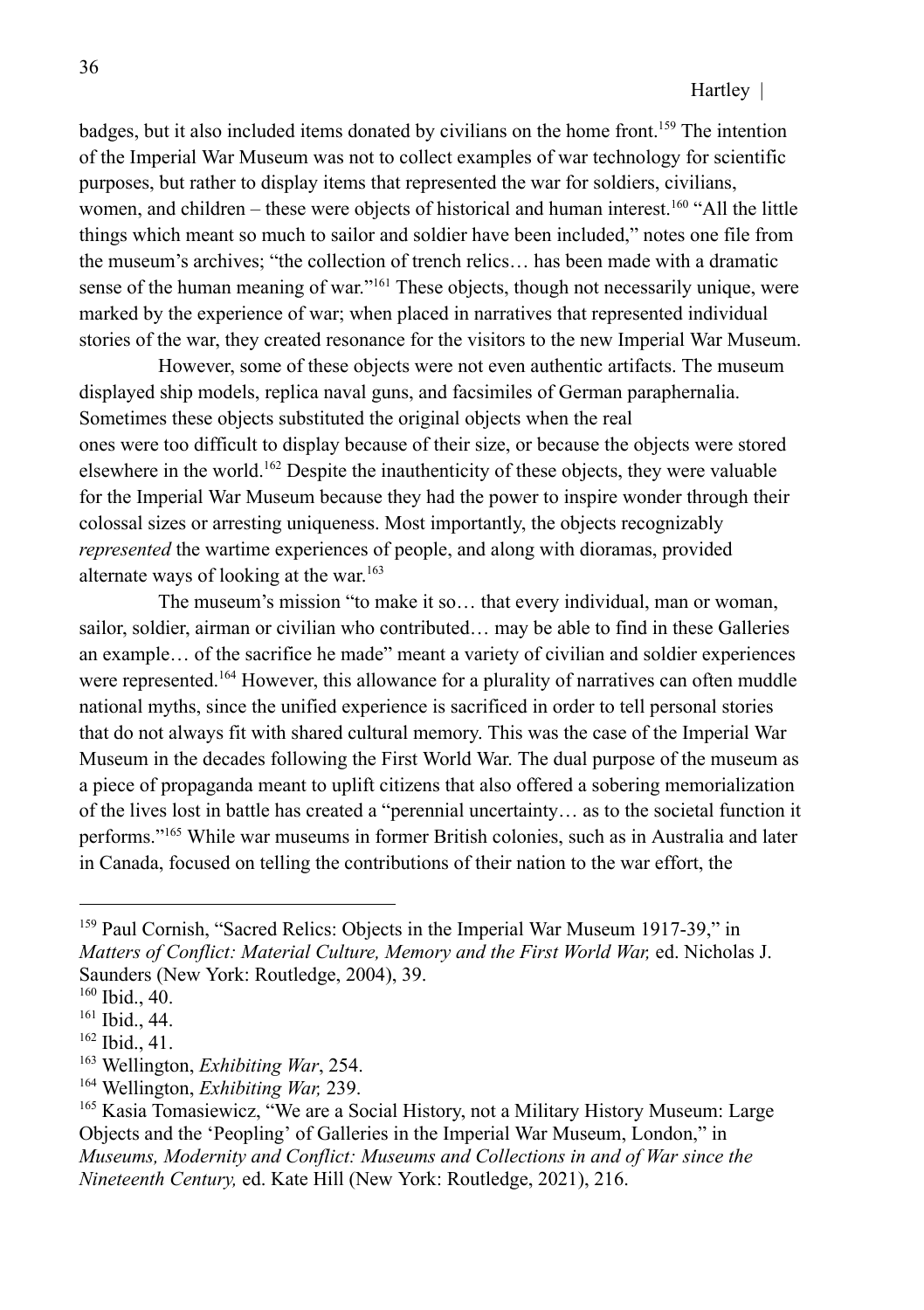Imperial War Museum aimed to include the efforts of the entire empire, although its exclusion of East Indian troops in its exhibitions of the First World War clearly showed that there were racial limits to whose experiences the Imperial War Museum wanted to represent.<sup>166</sup> The museum emphasized sacrifice instead of military glory by representing diverse perspectives such as women's experiences of war through photographs, and children's experiences through toys.<sup>167</sup> These narratives concerning the whole population were important for keeping morale high for exhausted civilians; by memorializing their costly sacrifices, institutions such as the Imperial War Museum tried to convince civilians of the tragic but heroic nature of the First World War.

Today, there are multiple museums around Britain that operate under the aegis of the Imperial War Museum. In the last decade, the main branch of the Imperial War Museum has attempted to 'people' its galleries, after the museum has been accused of catering to 'great men' who had 'great experiences'.<sup>168</sup> This demonstrates a general trend seen in the war museum world as exhibits shift away from memorialization of the dead and education on weapon technology and instead choose to emphasize the 'social history' aspect of the collections. 'Great' events that have been mythologized through the narratives and exhibits of war museums are scrutinized for their uncritical portrayals of history and the nation's relation with its constructed identity.

The Imperial War Museum is located in London, the heart of the British Empire. It therefore represents a relationship with war that is from an imperial perspective instead of from the point of view of a colony. 169 Its opening in the wake of the First World War represented an attempt to grapple with a seemingly unmendable rupture in history and to make sense of the incredible and unprecedented loss of life. The early Imperial War Museum sought to display the war effort from the many corners of its Empire along with the sacrifices of its everyday citizens, whereas the later Canadian War Museum in Ottawa sought to emphasize the nation's independence through war.

The Canadian War Museum did not open until 1942, partly due to conflicting ideas for what a national institution such as this should look like.<sup>170</sup> Prior to this, Canadian trophies gained in battle were collected by government archives, but were not yet placed in representational exhibits. Opening in the middle of the Second World War, the new museum sought not only to commemorate the sacrifices of Canadian citizens, but also to mythologize Canada's role in the conflict. Battles fought and won by Canadians, such as Vimy Ridge, were immortalized in museums and in national culture as instances of admirable Canadian independence, and periods of transformation during which Canada

37

<sup>166</sup> Ibid., 224.

<sup>167</sup> Wellington, *Exhibiting War,* 243.

<sup>&</sup>lt;sup>168</sup> Tomaisiewicz, "We are a Social History, not a Military History Museum," 218.

<sup>169</sup> Wellington, *Exhibiting War,* 5*.*

<sup>170</sup> Ibid., 256.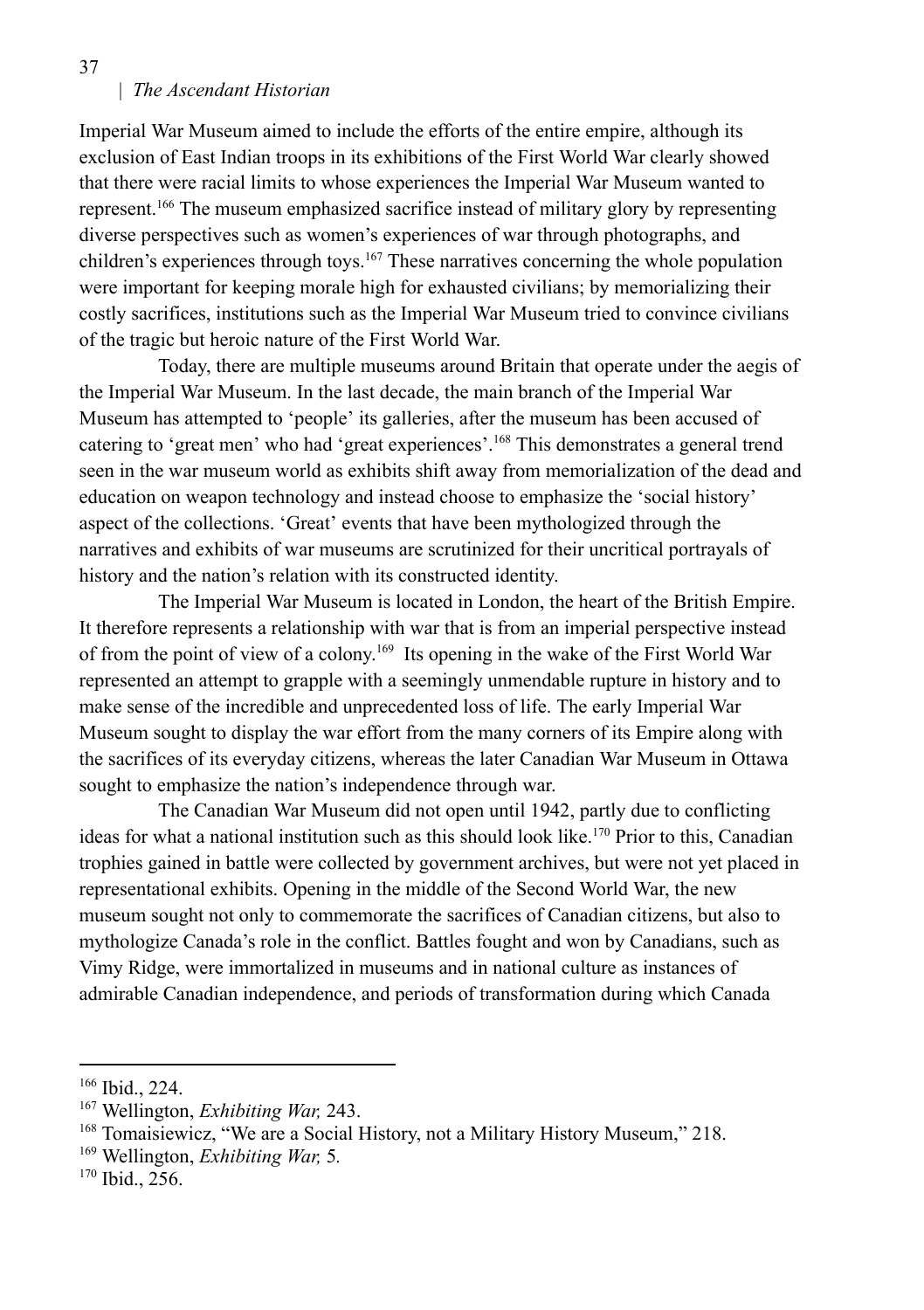became a distinct nation forged "in the fire of battle."<sup>171</sup> Whereas Britain did not need to prove its worthiness as a nation in war, former colonies needed to create and control new national narratives in order to establish their independence from the imperial powers.

The Canadian War Museum has undergone many changes and renovations since its inauguration in the early 1940s. One message that has stayed remarkably consistent through its representation of history is its presentation of both world wars as tragic losses of life, but also as the crucible in which the Canadian national identity was forged.<sup>172</sup> Rather than reflecting on the stories and experiences of individuals, the current Canadian War Museum emphasizes narratives of nationhood and national identity shaped by war. <sup>173</sup> The theme of totalizing multiculturalism features heavily in the museum and emphasizes unity from diversity.<sup>174</sup> Photographs are shown of Indigenous veterans and Japanese-Canadian internment camp victims; yet their stories are not individualized, and are assimilated into the overarching cultural narrative of one nation and one story. 175 In addition, the rooms of the museum are framed as representing history as a series of lessons, moralizing scenes of destruction to warn future generations of the mistakes of the past.<sup>176</sup> In the war museum, national identities are bestowed upon citizens and made to be the most defining and important identities they have.

Of the Canadian War Museum's 13,000 works of art, only 64 are images of the dead.<sup>177</sup> Instead, the collection contains paintings that evoke the devastation of the landscape during war, or the personal belongings of soldiers and victims.<sup>178</sup> There is a significant gap in the museum's narrative of war, especially considering that death is arguably the most devastating consequence of conflict. It is not just the war museum's art collection that excludes death from the historical narrative: the weapons gallery at the Canadian War Museum only lists the technical descriptions of the guns and artillery exhibited and does not display the deadly effects of those weapons. The museum fails to create a narrative in its presentation of its armaments. The museum instead focuses on the technological aspects of the weapons rather than their effects, similar to military museums from before the First World War. However, other war museums around the world, such as the German Tank Museum, have recently tried to put their weapons in context by showing

<sup>171</sup> Tim Cook, "Battles of the Imagined Past: Canada's Great War and Memory," *The Canadian Historical Review* 95, no. 3 (2014): 418. muse.jhu.edu/article/554491.

<sup>172</sup> Ibid.

<sup>173</sup> Jaeger, *The Second World War in the Twenty-First-Century Museum,* 63.

<sup>174</sup> Katarzyna Rukszto, "Haunted Spaces, Ghostly Memories: The Canadian War Museum," *Third Text* 22, no. 6 (2008): 750.

<sup>175</sup> Ibid., 751.

<sup>176</sup> Ibid., 749.

<sup>178</sup> Ibid. <sup>177</sup> Nisha Shah, "Death in the Details: Finding Dead Bodies at the Canadian War Museum," *Organization (London, England)* 24, no. 4 (2017): 550.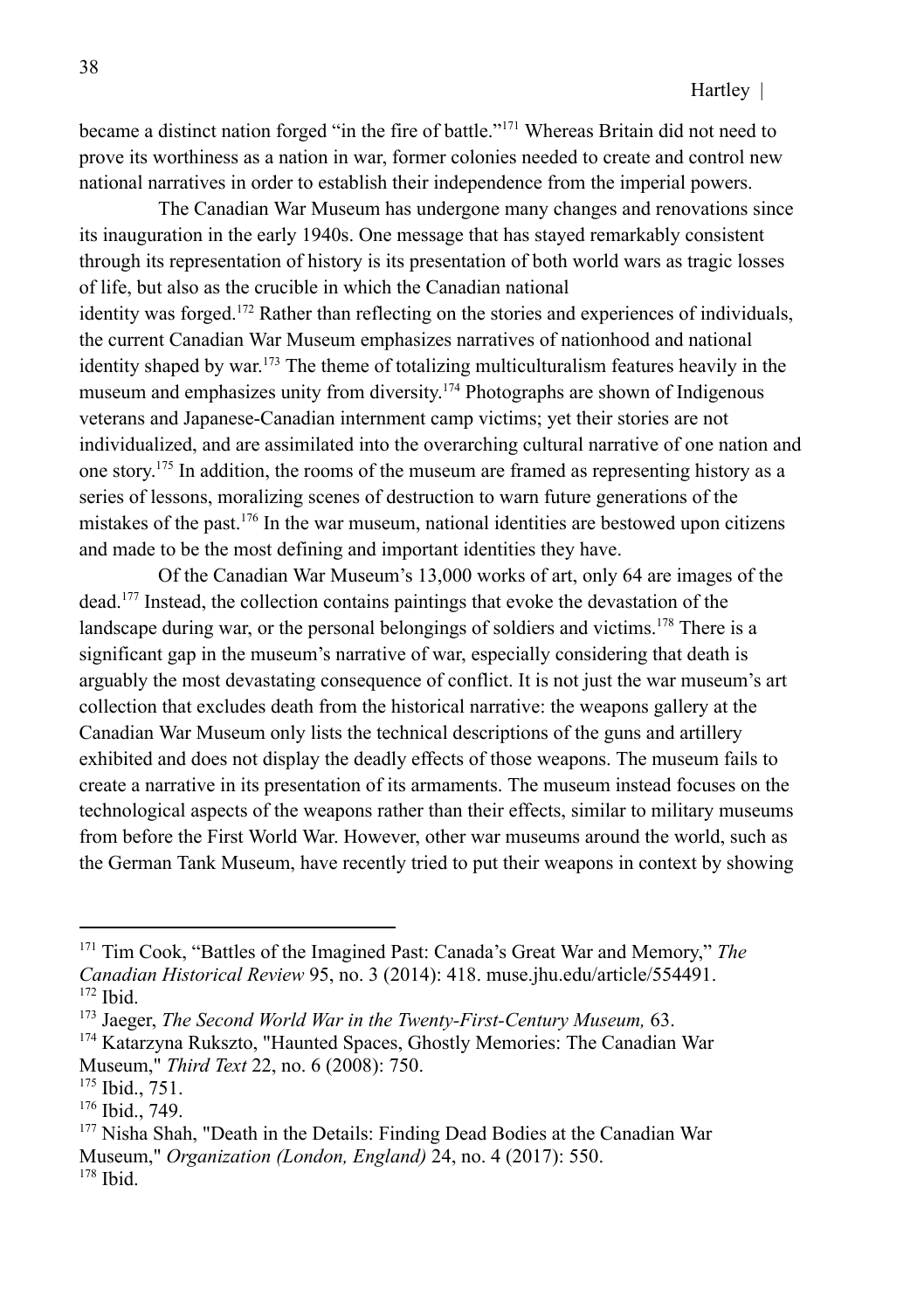images of the victims of these weapons.<sup>179</sup> The refusal to represent a key aspect of war shows that the Canadian War Museum prioritizes a narrative of unity and national identity rather than authentic narratives of the consequences of war.

These histories of the Imperial War Museum and the Canadian War Museum represent two case studies that demonstrate how museums represent historical experiences in order to conform to national narratives and public expectations. While former colonies must prove their independence from their imperial power through the crucible of war, those same imperial powers must navigate the 'peopling' of its galleries by representing the diverse stories of people across the empire. War museums foster emotional connections with events, injecting meaning by creating a narrative of cultural memory. War museums are more than memorials for the dead, or displays depicting the advance of weapon technology. They are sites of transformation, working to curate national stories and incorporate the cultural identities of the visitors. Small war-themed exhibits such as "Road to Victory" have the benefit of having the defined purpose of propagandizing conflict. War museums, however, have the challenge of being permanent institutions tasked with the representation of impermanent narratives. As the expectations of visitors change, and they wish to see their experiences represented in the history of their nation, perhaps national myths that were once thought to be cemented in the historical consciousness will begin to fracture.

#### **Bibliography**

- Black, Graham. "Museums, Memory and History." *Cultural and Social History* 8, no. 3 (2011): 415-427.
- Cook, Tim. "Battles of the Imagined Past: Canada's Great War and Memory." *The Canadian Historical Review* 95, no. 3 (2014): 417-426. muse.jhu.edu/article/554491.
- Cornish, Paul. "Sacred Relics: Objects in the Imperial War Museum 1917-39." In *Matters of Conflict: Material Culture, Memory and the First World War,* edited by Nicholas J. Saunders, 35-50. New York: Routledge, 2004.
- Crane, Susan A. "Memory, Distortion, and History in the Museum." *History and Theory* 36, no. 4 (1997): 44-63.
- Cundy, Alys. "Thresholds of Memory: Representing Function through Space and Object at the Imperial War Museum, London, 1918-2014." *Museum History Journal* 8, no. 2 (2015): 247-268.

<sup>&</sup>lt;sup>179</sup> Ralf Raths, "From Technical Showroom to Full-Fledged Museum: The German Tank Museum Munster." *Museum and Society* 10, no. 3 (2012): 178.